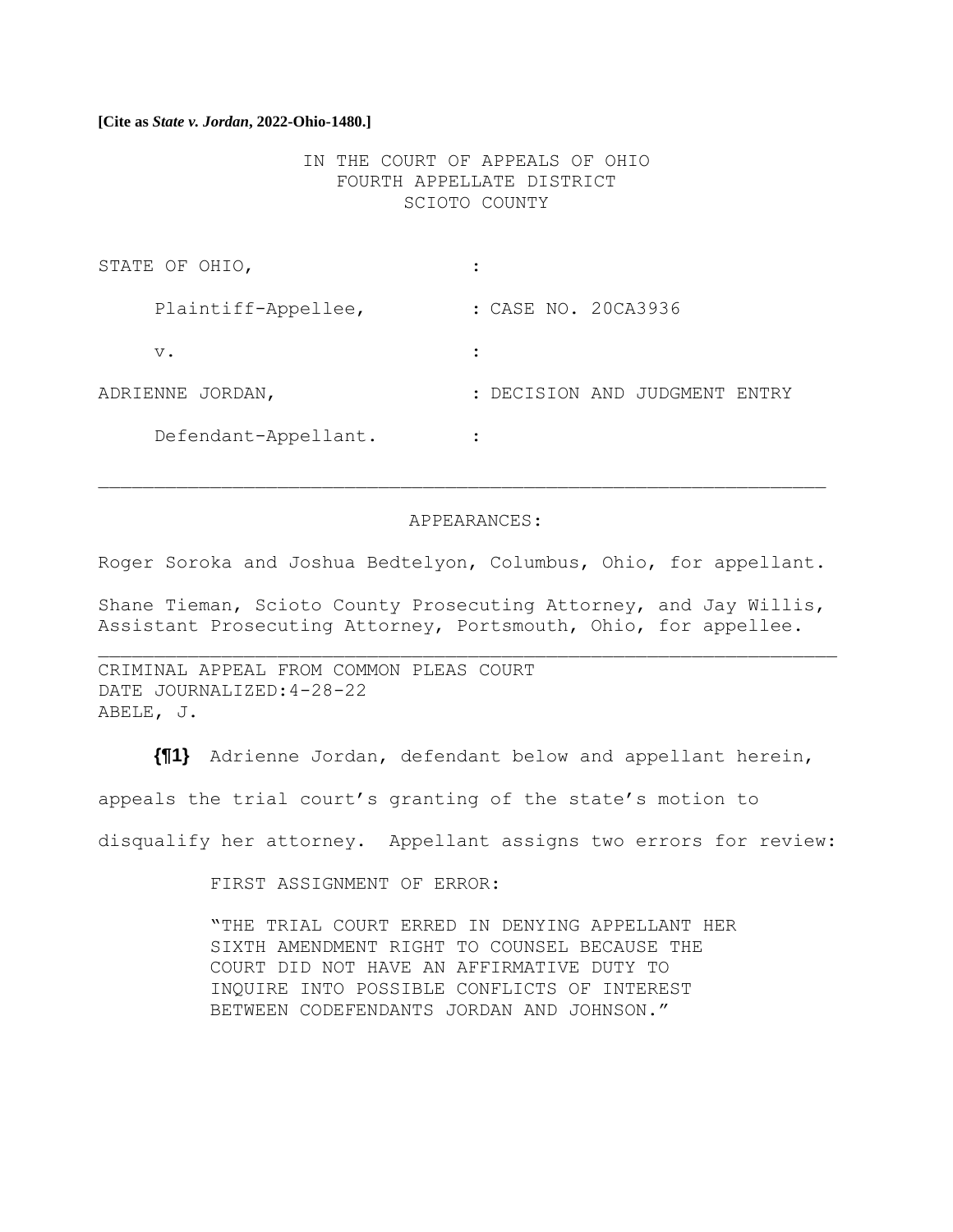#### SECOND ASSIGNMENT OF ERROR:

"THE TRIAL COURT ERRED IN DENYING APPELLANT HER SIXTH AMENDMENT RIGHT TO COUNSEL BECAUSE THERE WAS NO ACTUAL CONFLICT OF INTEREST BETWEEN CODEFENDANTS JORDAN AND JOHNSON."

**{¶2}** On June 29, 2020, a Scioto County Grand Jury returned an indictment that charged appellant with (1) trafficking in cocaine in violation of R.C. 2925.03(A)(2) and possession of cocaine in violation of R.C. 2925.11(A), both first-degree felonies with major drug offender and forfeiture specifications, and (2) possessing criminal tools in violation of R.C. 2923.24(A), a fifth-degree felony. On the same date, a Scioto County Grand Jury returned an indictment that charged Co-defendant Sashia Johnson (*see State v. Johnson,* 4th Dist. Scioto No. 20CA3935, 2022-Ohio-XXXX) with identical offenses. The same attorney represented appellant and Co-defendant Johnson<sup>1</sup>.

**{¶3}** After the state raised the issue of conflicting representation, at the September 3, 2020 hearing appellant's counsel argued that (1) a criminal defendant has a fundamental right to be represented by an attorney of their choice, (2) counsel advised his clients of potential conflicts, and (3) counsel obtained conflict waivers from each client. Also, both appellant

<sup>&</sup>lt;sup>1</sup> The same attorney represents appellant and Johnson on appeal.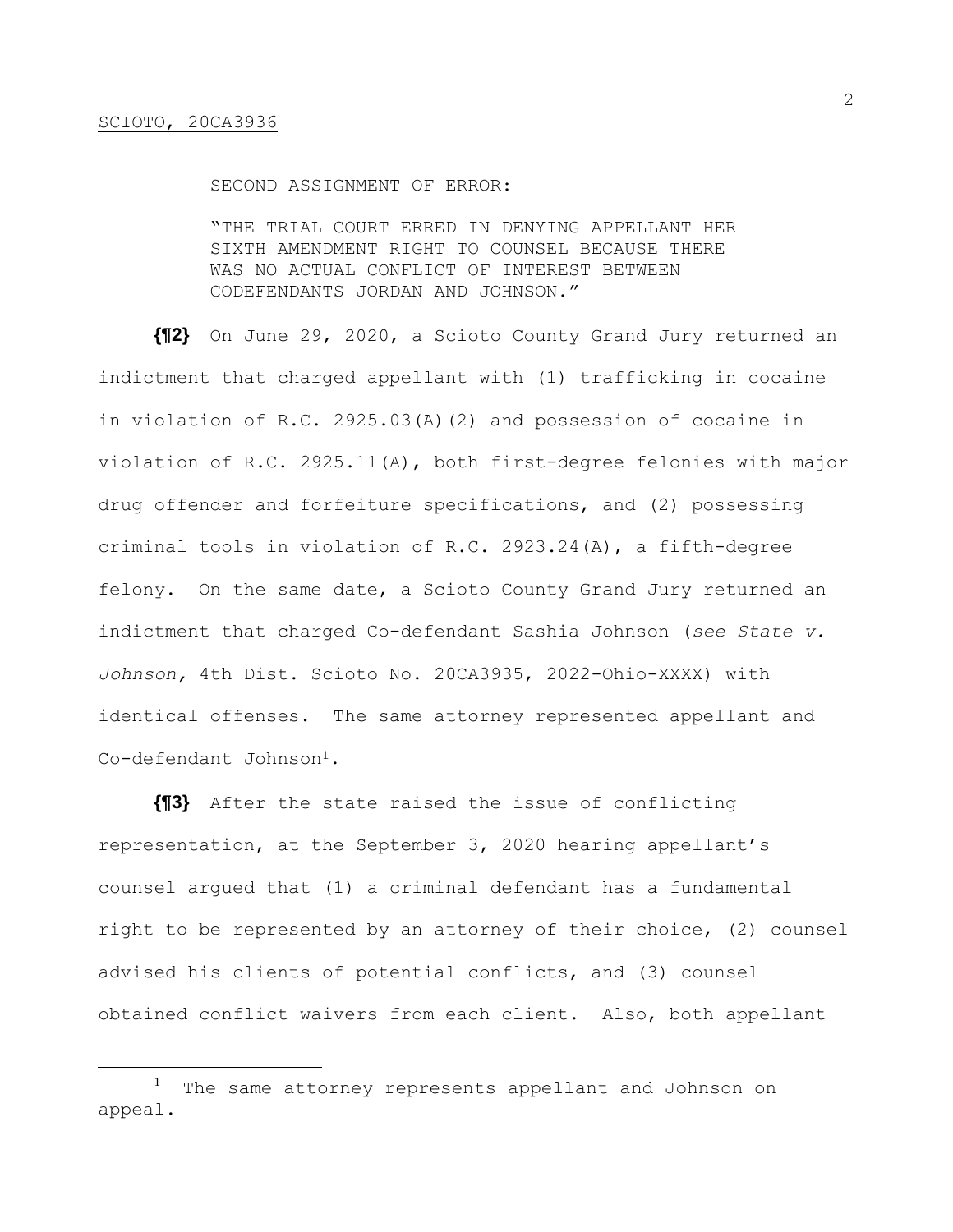and Johnson told the trial court on the record that they wished to have the same attorney represent them both, and provided written disclosures of potential conflict.

**{¶4}** At a second hearing, the trial court inquired about the particular facts involved in the traffic stop that resulted in the indictment, including who drove the vehicle, who owned the vehicle and the precise location within the vehicle where officers found the drugs. Concerning the cocaine, the state replied, "in the center console, accessible to both Defendants." When asked about the marijuana, the state replied, "[t]here was residue in the driver's side door panel, and there were baggies of marijuana retrieved from Defendant Jordan's purse." The state also indicated that the co-defendants' cell phones were "being downloaded by the O.S.P. lab." The court then asked defense counsel, "why wouldn't Ms. Johnson at trial want to argue that this is Ms. Jordan's narcotics?" Counsel answered "they understand that" and indicated that he had filed a suppression motion<sup>2</sup>, "so we don't necessarily get to that trial until we have that suppression hearing.  $* * *$ They would not have to make that decision, but at this point they are aware that that would potentially be a defense available to them, and neither of them are interested in that defense." At that

 $^2$  Appellant and Co-defendant Johnson filed a motion to suppress evidence on October 2, 2020.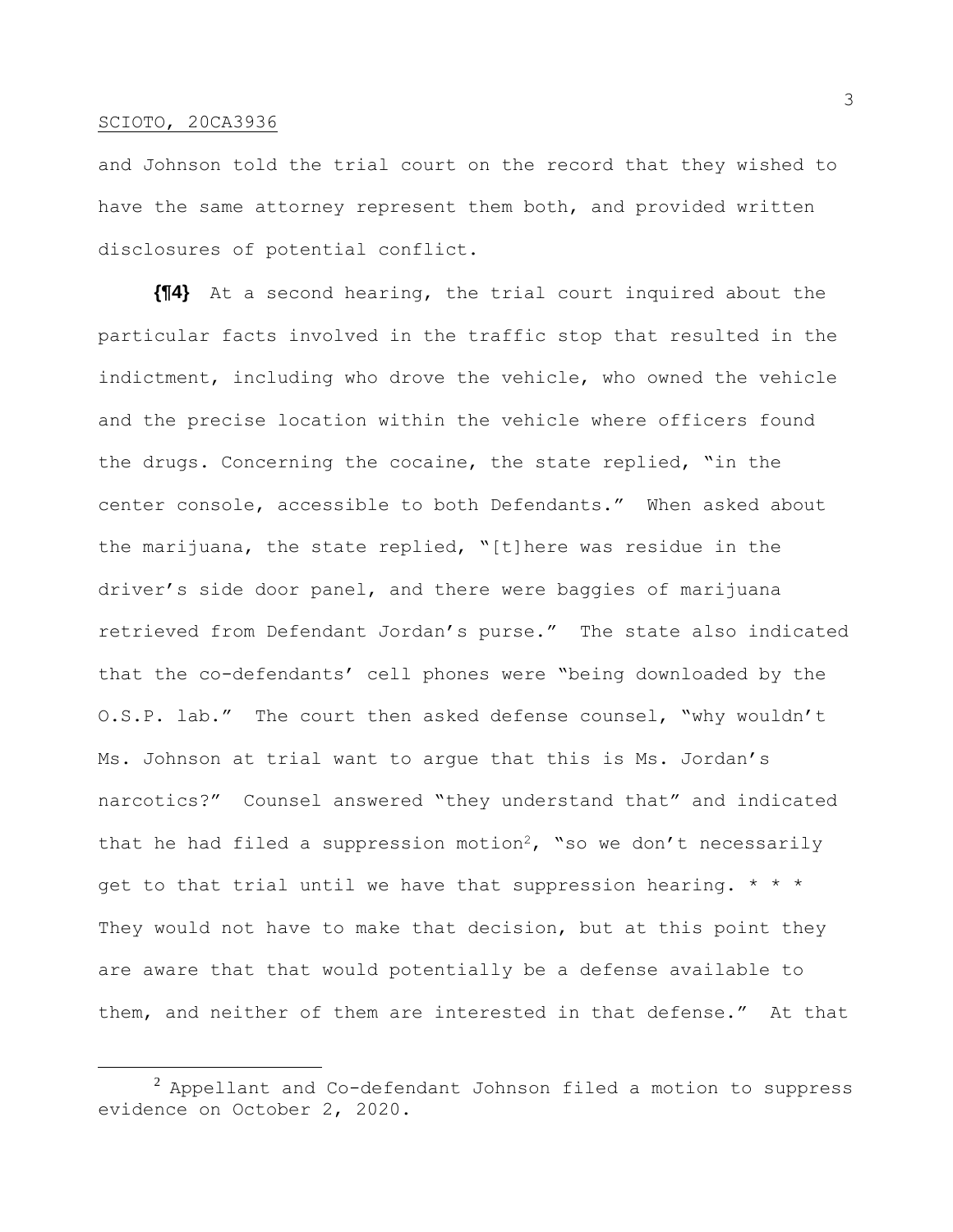point, appellee, interjected that "any offers that would be considered being made by the State would occur before that [suppression] hearing. Once that hearing is underway it will be a plead as charged situation or go to trial." Defense counsel then responded, "which was relayed at the last hearing, Your Honor, and then relayed to our clients as well, and they still wish to proceed in this manner."

**{¶5}** On November 9, 2020, the trial court removed Soroka & Associates LLC as counsel and ordered appellant to obtain new counsel. The court wrote in part:

In this matter the State has alleged that Johnson was the driver of a vehicle owned by either Jordan, or her family member, and Jordan was the passenger when they were stopped by the Troopers of the Ohio State Highway Patrol. The State further alleges that a large quantity of cocaine was found in the center console. Defendants, through counsel do not dispute these facts but allege that the suppression of evidence will decide the issue and the parties will not proceed to trial.

The trial court cannot foresee what evidence the State will present at trial, or what each of the co-defendants may wish to explore prior to trial. In reviewing this matter this Court finds there is serious potential that one defendant will change her position and claim the other committed the charged offenses alone. The evidence at trial may more strongly incriminate one defendant over the other. It is also possible that the evidence could more strongly exculpate one defendant over the other. Counsel representing both defendants would be precluded from arguing those facts to the jury that tend to incriminate one defendant but not the other or tend to exculpate one defendant but not the other. Additionally, one defendant may desire to explore potential plea bargains with the State rather than go to trial. This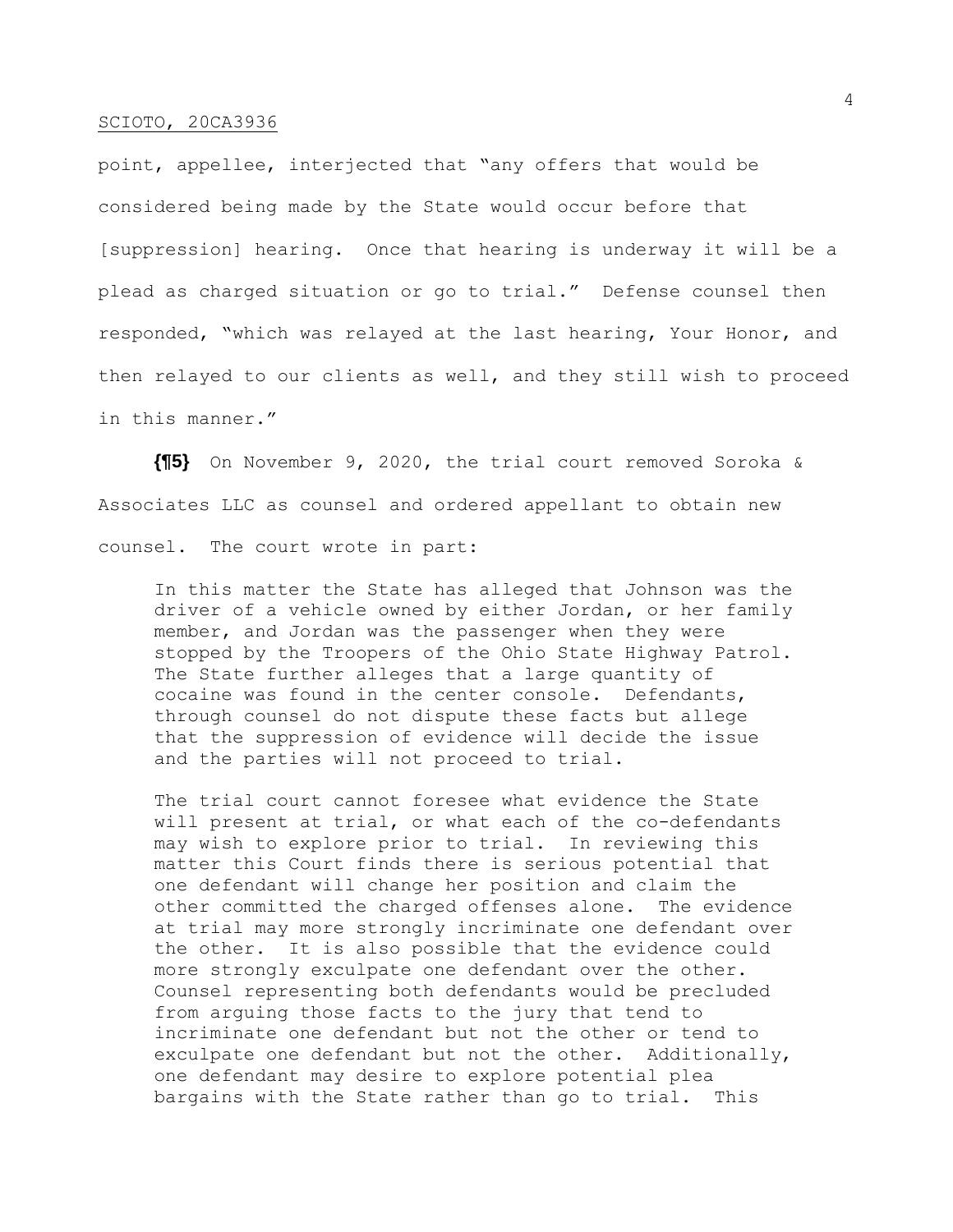Court finds that there is a serious potential for a conflict of interest in dual representation of both defendants.

The hearing in this matter also included defendant Jordan's probation violation in 17-CR-733. Since that matter is separate and distinct from the issues raised in the case in which they are codefendants, this Court finds there is no actual or serious potential for conflict in defense counsel's continued representation in that matter.

Therefore, this Court refuses the waiver of conflicts offered in this matter and finds a serious potential for conflict of interest in the matter in which Johnson and Jordan are co-defendants, being case number 20-CR- $388(A)/(B)$ .

Wherefore, in case number  $20$ -CR-388(A)/(B) defense counsel and the firm Soroka & Associates LLC are hereby removed as counsel of record and relieved of further responsibilities in this matter. Defendants are ORDERED to obtain new counsel within fourteen (14) days of the date of this entry. Defense counsel shall continue as counsel in the matter of State of Ohio v. Adrienne Jordan, 17-CR-733 [the probation violation case].

This appeal followed.

I.

**{¶6}** Because appellant's assignments of error are interrelated, we consider them together. In her first assignment of error, appellant asserts that the trial court did not have an affirmative duty to inquire into possible conflicts of interest between Co-defendants Jordan and Johnson and, thus the court's order denied appellant her Sixth Amendment right to counsel. In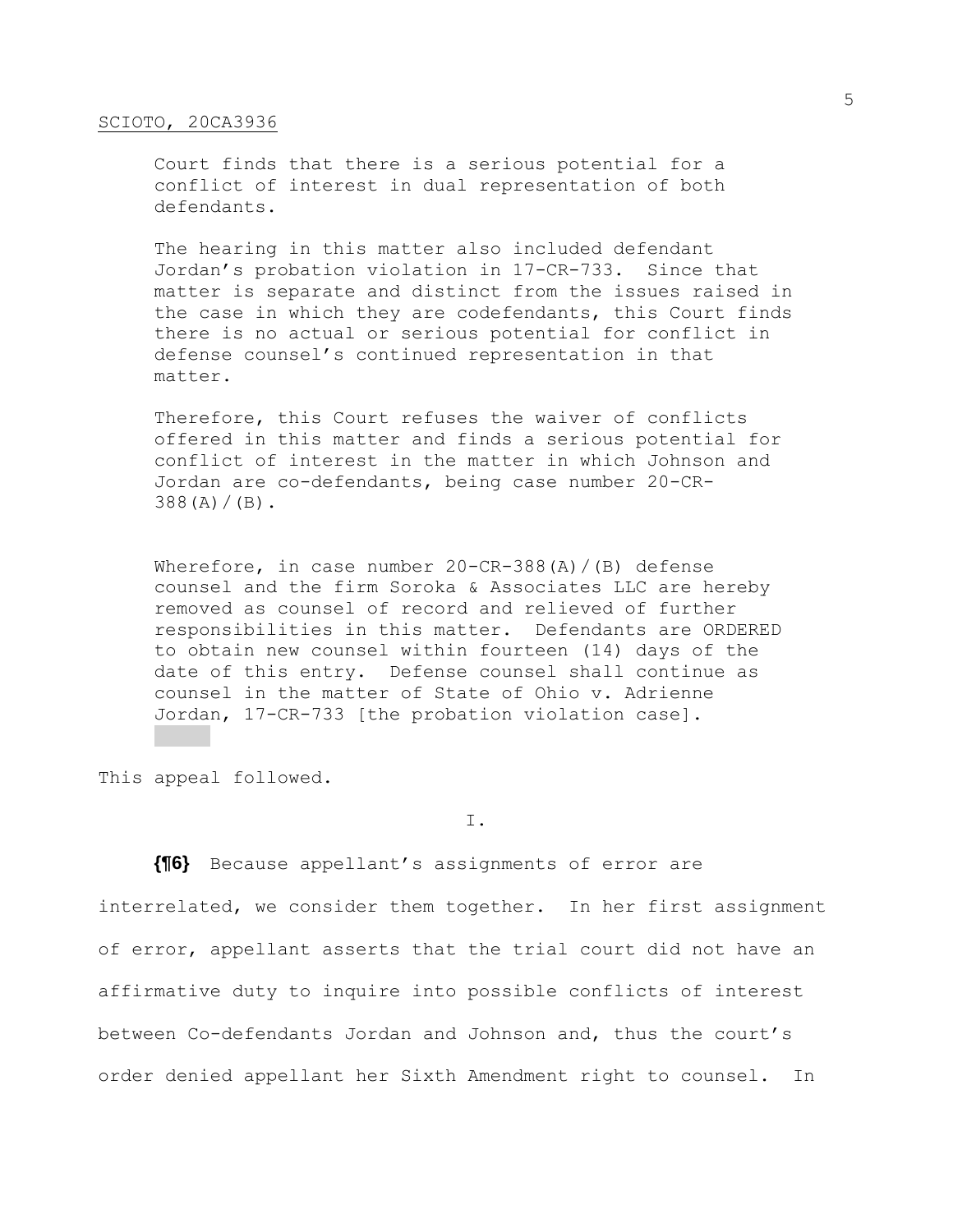her second assignment of error, appellant contends the court's order denied appellant her Sixth Amendment right to counsel because no actual conflict of interest exists between Co-defendants Jordan and Johnson.

**{¶7}** "'[T]he standard of review for determining whether the court erred in its pretrial disqualification of defense counsel is whether it abused its broad discretion.'" *State v. Keenan*, 81 Ohio St.3d 133, 137, 689 N.E.2d 929 (1998), quoting *State ex rel. Keenan v. Calabrese*, 69 Ohio St.3d 176, 180, 631 N.E.2d 119 (1994). The term 'abuse of discretion' implies that a court's attitude is unreasonable, arbitrary or unconscionable. *State v. Adams,* 62 Ohio St.2d 151, 157, 404 N.E.2d 144 (1980). When reviewing a trial court's decision concerning counsel disqualification, an appellate court must be cognizant of the context within which the ruling is made and aware that "'the likelihood and dimensions of nascent conflicts of interest are notoriously hard to predict.'" *Wheat v. U.S.,* 486 U.S. 153, 162, 108 S.Ct. 1692, 100 L.Ed.2d 140 (1988).

**{¶8}** The Sixth Amendment to the United States Constitution guarantees that "[i]n all criminal prosecutions, the accused shall enjoy the right . . . to have the Assistance of Counsel for his defense." "[W]hile the right to select and be represented by one's preferred attorney is comprehended by the Sixth Amendment, the essential aim of the Amendment is to guarantee an effective

6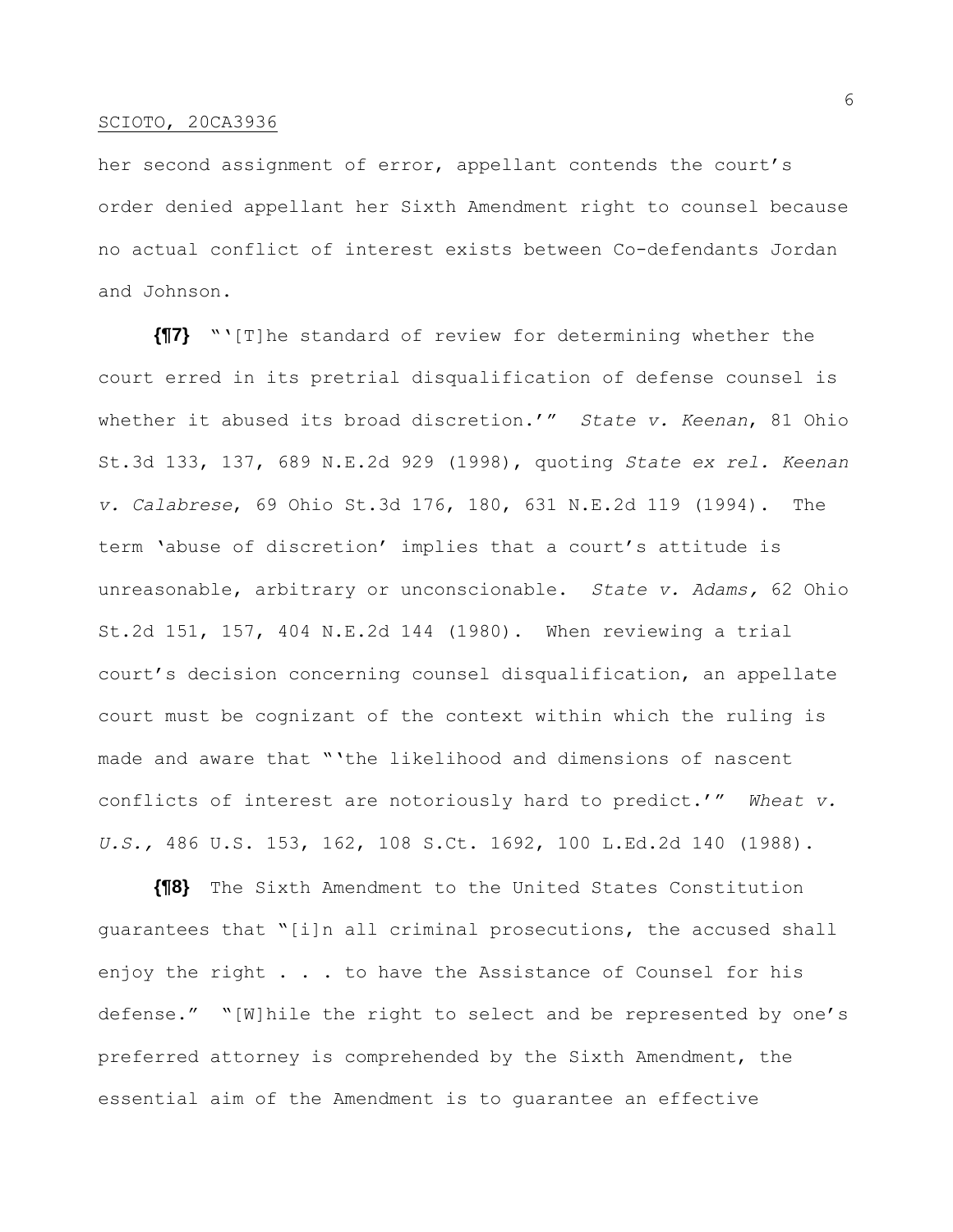advocate for each criminal defendant rather than to ensure that a defendant will inexorably be represented by the lawyer whom he [or she] prefers." *Wheat,* 466 U.S. at 159, citing *Morris v. Slappy*, 461 U.S. 1, 13-14, 103 S.Ct. 1610, 75 L.Ed.2d 610 (1983) and *Jones v. Barnes*, 463 U.S. 745, 103 S.Ct. 3308, 77 L.Ed.2d 987 (1983). Thus, the Sixth Amendment right to choose one's counsel "is circumscribed in several important respects," *Wheat, supra,* at 159, including the right to be free from conflicts of interest. *State v. Gillard*, 64 Ohio St.3d 304, 312, 595 N.E.2d 878 (1992); *accord State v. Pickett*, 4th Dist. Athens No. 15CA13, 2016-Ohio-4593, ¶ 49.

**{¶9}** In general, dual representation does not per se violate due process, *Holloway v. Arkansas*, 435 U.S. 475, 482, 98 S.Ct. 1173, 55 L.Ed.2d 426 (1978), and may even benefit clients in cases when a common defense may be mounted against charges. *Id.* at 483. However, "multiple representation of criminal defendants engenders special dangers of which a court must be aware." *Wheat, supra,* 486 U.S. at 159, 108 S.Ct. 1692, 100 L.Ed.2d 140. Therefore, both defense counsel and the trial court are under an affirmative duty to ensure that a defendant's representation is conflict-free. *State v. Dillon,* 74 Ohio St.3d 166, 167-168, 657 N.E.2d 273 (1995).

**{¶10}** "[A] court confronted with and alerted to possible conflicts of interest must take adequate steps to ascertain whether

7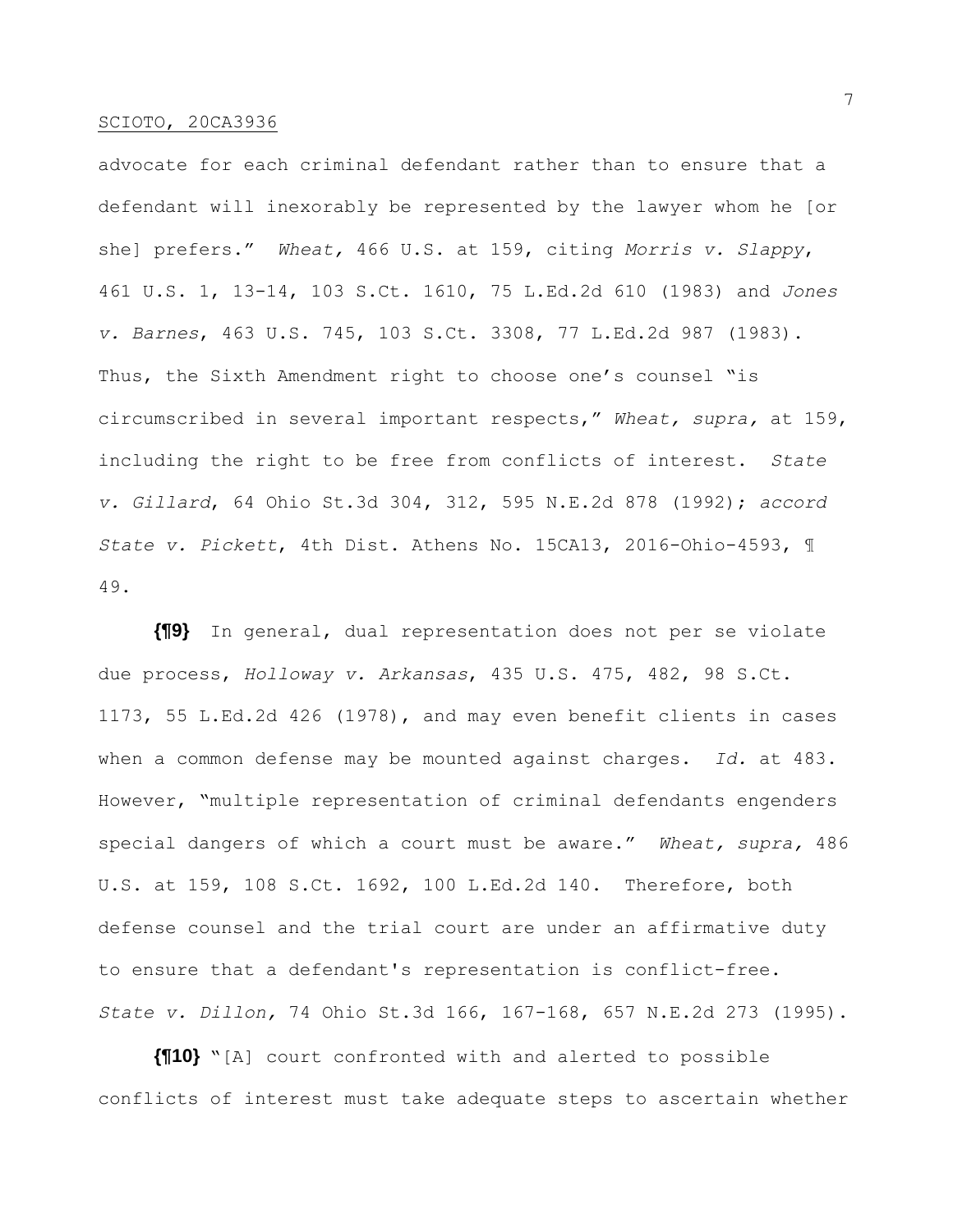the conflicts warrant separate counsel." *Wheat*, *supra*, at 159-160. The Supreme Court of Ohio has held that a trial court does not have a duty to inquire regarding potential conflicts with dual representation unless the court knows or reasonably should know that a possible conflict of interest exists, or when the defendant objects to the multiple representation. *State v. Manross*, 40 Ohio St.3d 180, 181, 532 N.E.2d 735, (1988); *see also State v. Williams,* \_\_ Ohio St.3d \_\_, 2021-Ohio-3152, \_\_ N.E.3d \_\_.

**{¶11}** Thus, the right to counsel of choice is not unqualified, but is "only a presumptive right to employ \* \* \* chosen counsel." *Keenan,* 81 Ohio St.3d 133, 137, 689 N.E.2d 929. "'[T]hat presumption may be overcome not only by a demonstration of actual conflict but by a showing of a serious potential for conflict.'" *Id.*, *quoting Wheat,* 486 U.S. at 164. While an essential element of the Sixth Amendment right to counsel is to have counsel of one's choice, and the "erroneous deprivation of the right to counsel of choice, 'with consequences that are necessarily unquantifiable and indeterminate, unquestionably qualifies as 'structural error,'" (internal citations omitted), a defendant may not "demand that a court honor his waiver of conflict-free counsel." *United States v. Gonzalez-Lopez,* 126 U.S. 140, 147, 150-152, 126 S.Ct. 2557, 165 L.Ed.2d 409 (2006).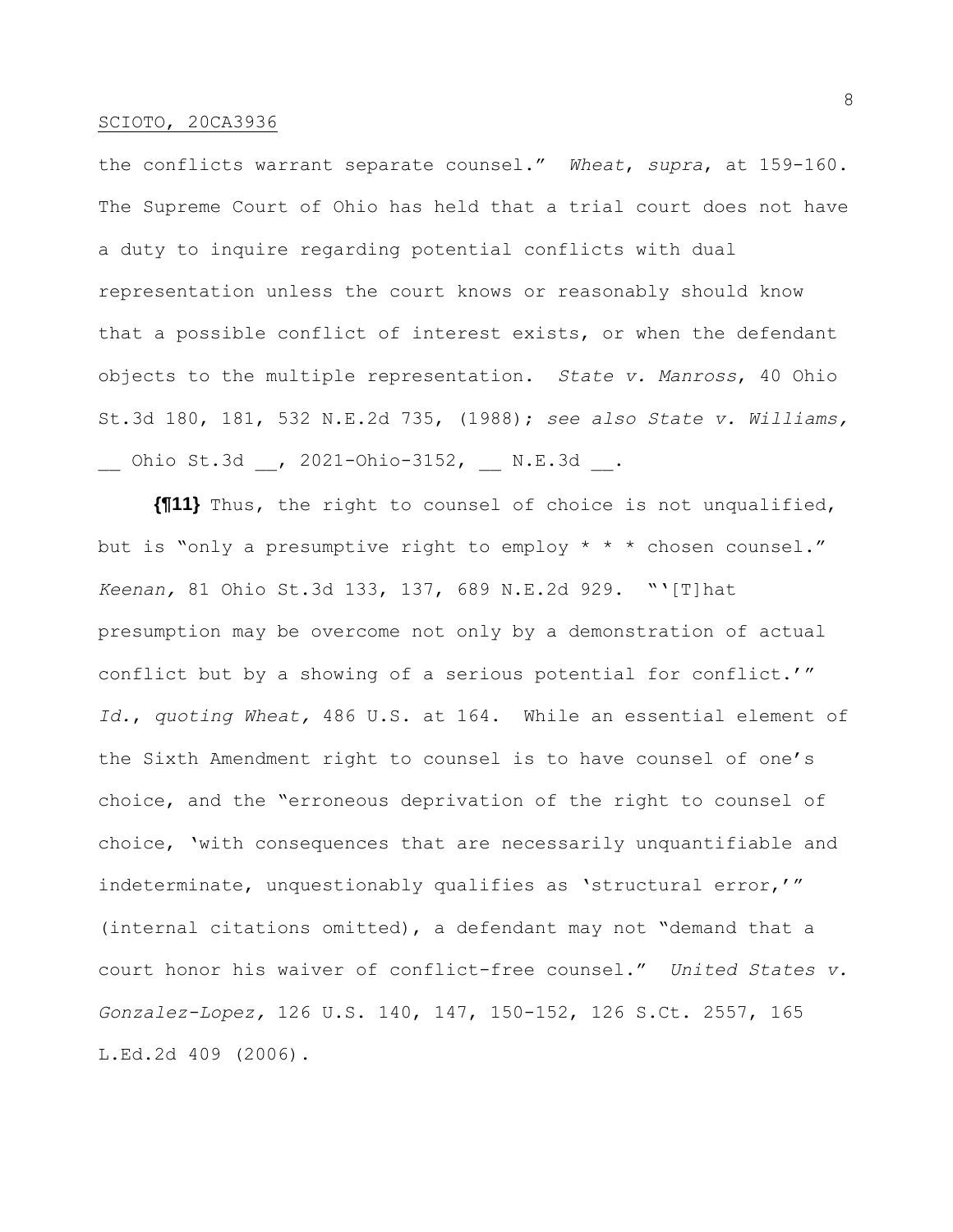**{¶12}** The Supreme Court of Ohio has stated that "[a] lawyer represents conflicting interests when on behalf of one client, it is his duty to contend for that which duty to another client requires him to oppose." *Manross*, 40 Ohio St.3d at 182, citing *Columbus Bar Ass'n. v. Grelle*, 14 Ohio St.2d 208, 237 N.E.2d 298 (1968). "Joint representation of conflicting interests is suspect because of what it tends to prevent the attorney from doing.  $* * *$ [A] conflict may  $* * *$  prevent an attorney from challenging the admission of evidence prejudicial to one client but perhaps favorable to another, or from arguing at the sentencing hearing the relative involvement and culpability of his clients in order to minimize the culpability of one by emphasizing that of another." Holloway, 435 U.S. at 489-490, 98 S.Ct. 1173, 55 L.Ed.2d 426.

**{¶13}** The Fifth District has considered this issue in *State v. Kish*, 5th Dist. Fairfield No. 17-CA-22, 2017-Ohio-7551 and *State v. Cook,* 5th Dist. Fairfield No. 17-CA-23, 2017-Ohio-7552. In *Kish*  and *Cook*, after a weekend visitation authorities charged the codefendants, presumably boyfriend and girlfriend, with domestic violence, endangering children and assault. When the same attorney represented both co-defendants, the state moved to disqualify and explain that a plea offer had been extended to Kish for testimony against Cook. Both co-defendants, however, expressed satisfaction with joint representation and provided written disclosures of any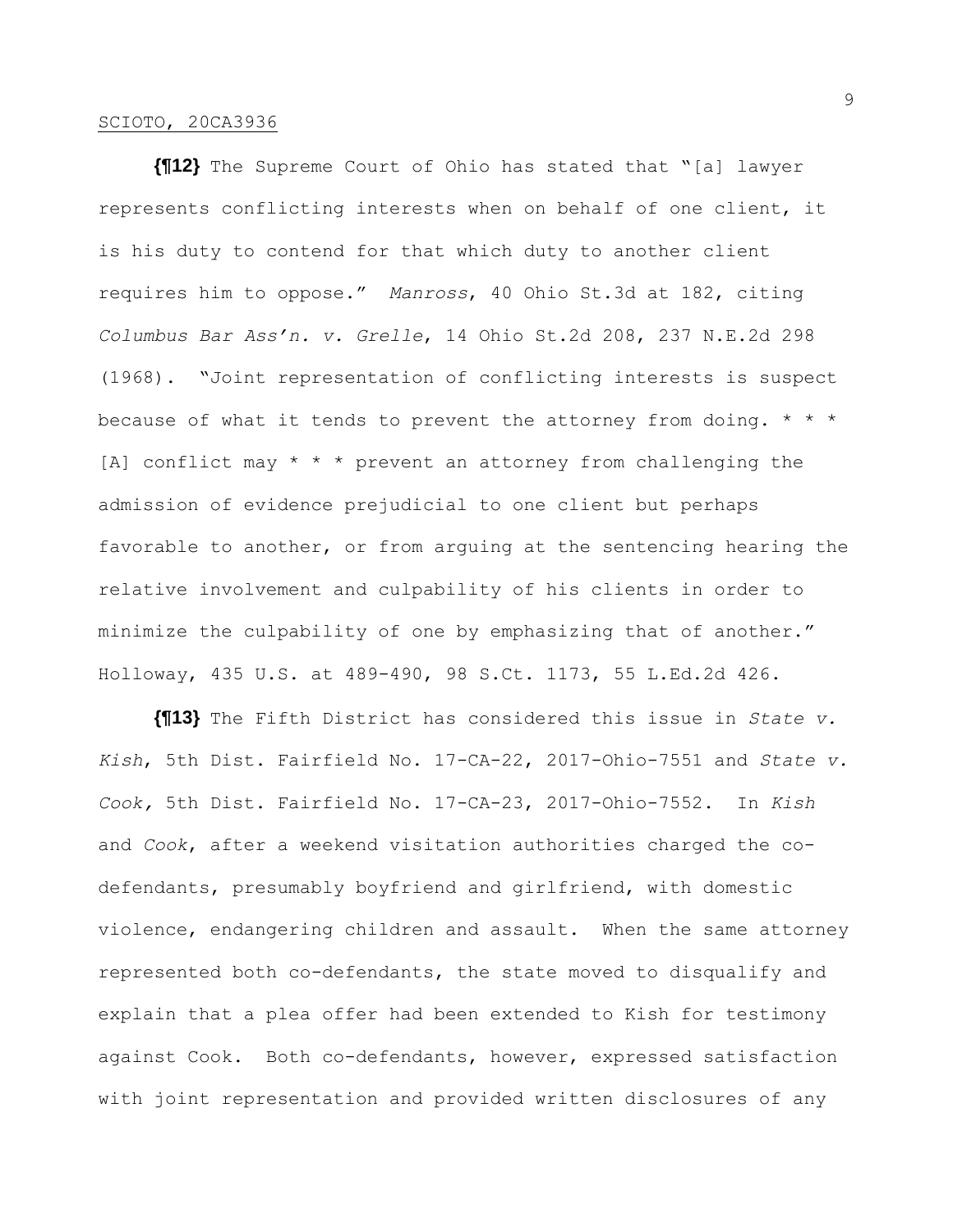potential conflict. After the trial court disqualified defense counsel from representing both defendants, the Fifth District concluded "there is clearly a potential conflict of interest inherent in counsel's simultaneous representation of [Cook and Kish] in litigation stemming from the same set of facts." *Cook* at

¶ 30, *Kish* at ¶ 32. The court wrote:

Neither the trial court, nor this court can foresee what evidence the state will present at trial, or what each of the co-defendants may wish to explore prior to trial. For instance, it is possible that Kish will change his position and claim Appellant committed the charged offenses alone. The evidence at trial may more strongly incriminate one defendant over the other. It is also possible that the evidence could more strongly exculpate one defendant over the other. Counsel representing both defendants would be precluded from arguing those facts to the jury that tend to incriminate one defendant but not the other or tend to exculpate one defendant but not the other. Additionally, while Kish rejected a plea bargain, Appellant may desire to explore potential plea bargains with the state rather than go to trial.

*Id.*

The Fifth District further noted that, although appellants explicitly waived any potential conflict, the trial court could properly refuse to accept their waiver. *Cook* at ¶ 31, *Kish* at ¶ 33. "As in *Keenan,* nothing in the record suggests that the trial court's decision to refuse the waiver and remove retained counsel was unreasonable, arbitrary or unconscionable. Instead, it is clear the court based its decision on the potential for conflict and the court's decision to protect both of the Appellants'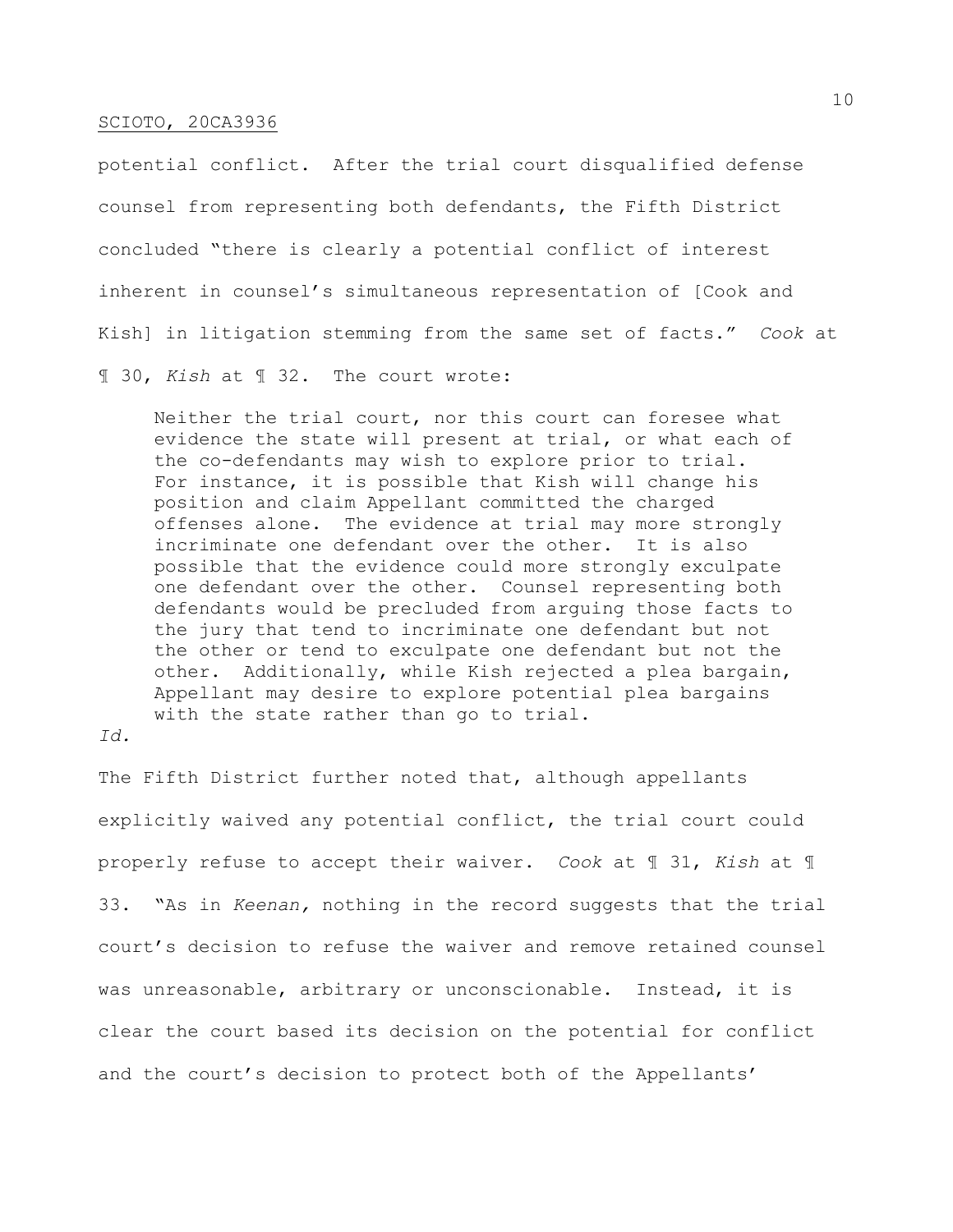constitutional rights." *Id.*

**{¶14}** In another joint representation case, *State v. Rivera*, 2017-Ohio-8514,<sup>3</sup> multiple co-defendants indicated they wanted the same attorney to represent them, but the trial court expressed concern about the codefendants' interests diverging once further discovery, plea discussions, and trial preparation began." *Id.* The Ninth District observed that "neither the trial court nor the appellate court can foresee what evidence will be presented at trial or what plea deals may be offered by the State and accepted by one or more of these individuals." *Id.* at ¶ 12. Joint representation could: (1) preclude counsel from exploring plea negotiations and agreements to testify favorable to one and prejudicial to another, (2) prevent counsel from challenging the admission of evidence prejudicial to one, but perhaps favorable to another, (3) cause counsel to refrain from arguing at sentencing the relative involvement and culpability of one by minimizing the involvement of another. *Rivera* at ¶ 12.

**{¶15}** In *U.S. v. Brock*, 501 F.3d 762 (6th Cir.2007), after the government asked about the appropriateness joint representation, the co-defendants sought to waive the conflict. The district court

<sup>3</sup>The complete citation for *Rivera* is *State v. Rivera*, 9th Dist. Lorain No. 16CA011057, 16CA011059, 16CA011060, 16CA011061, 16CA011063, 16CA0011073 and 16CA011075, 2017-Ohio-8514.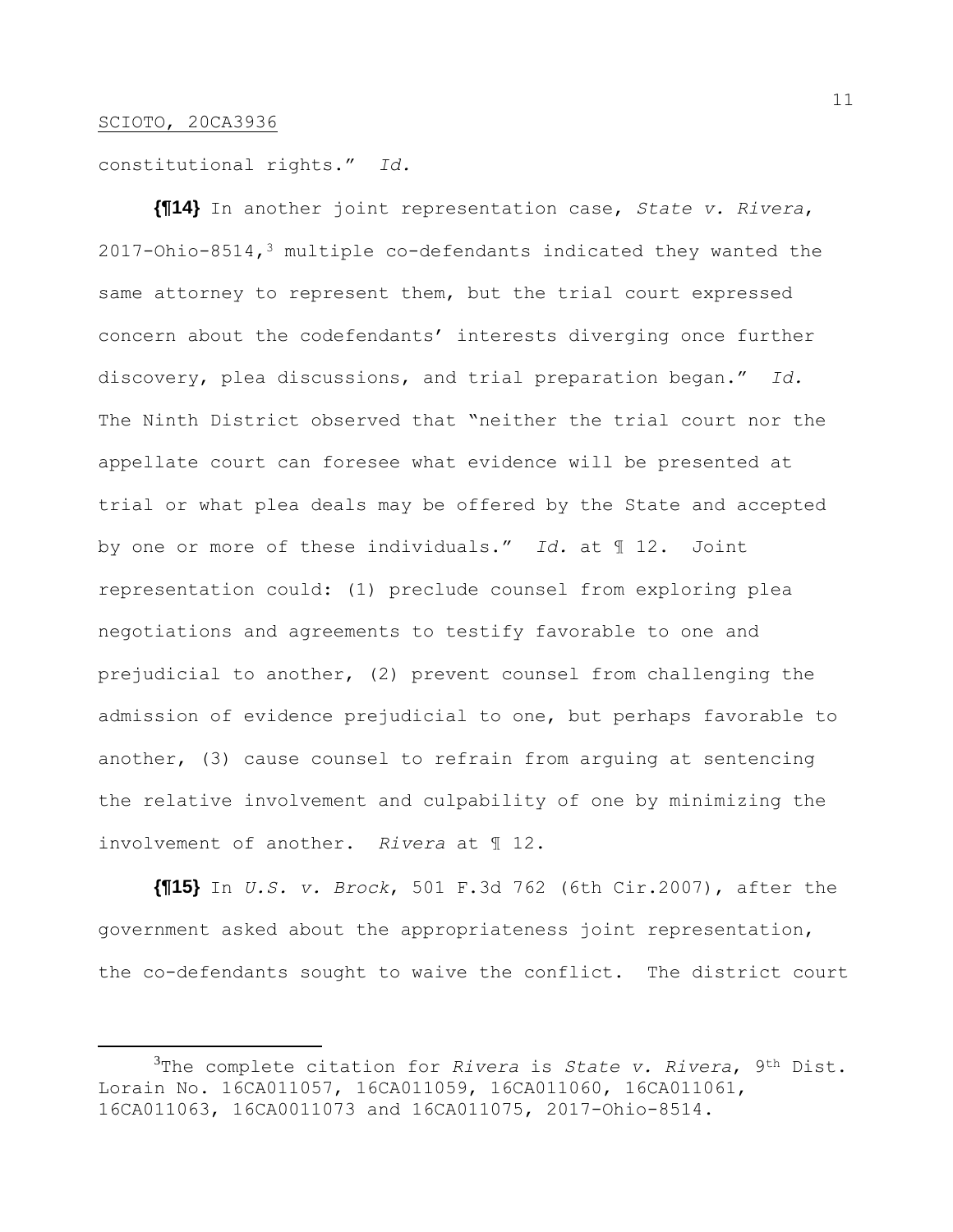disqualified counsel because the situation was "rife with potential conflicts of interest." *Brock* at 766. Although the Sixth Circuit noted that the co-defendants' waivers did not adequately acknowledge potential conflicts, the court agreed with the district court's observation that it may be in one client's best interest to plead guilty and testify against the other. Also, if both defendants are found guilty, counsel may be in a position to contend that one or the other should receive a lesser sentence. *Id.* See, also, *Serra v. Michigan Dept. of Corrections,* 4 F.3d 1348, 1354 (6th Cir.1994), (defenses of each defendant "intrinsically antagonistic." *Id.* at 1350-1351). *United States v. Curcio,* 680 F.2d 881, 887 (2d Civ. 1982) (conflict implications include whether to present a defense that helps one defendant more than the other; whether to have one defendant testify while other remains silent; whether neither defendant testify because one poor or vulnerable witness; [and] whether emphasize in summation that certain evidence admitted only against (or less compelling against) one defendant rather than other); *U.S. v. Garner,* E.D.Kentucky No. 12-CR-65-JMH, 2013 WL 99396 (Jan.7, 2013), fn. 2 (difficulties inherent in dual representation because attorney's ability to give the best representation to both clients is compromised when one defendant acts in own best interest and may hurt the other defendant's interests - also, the defendants desire for solidarity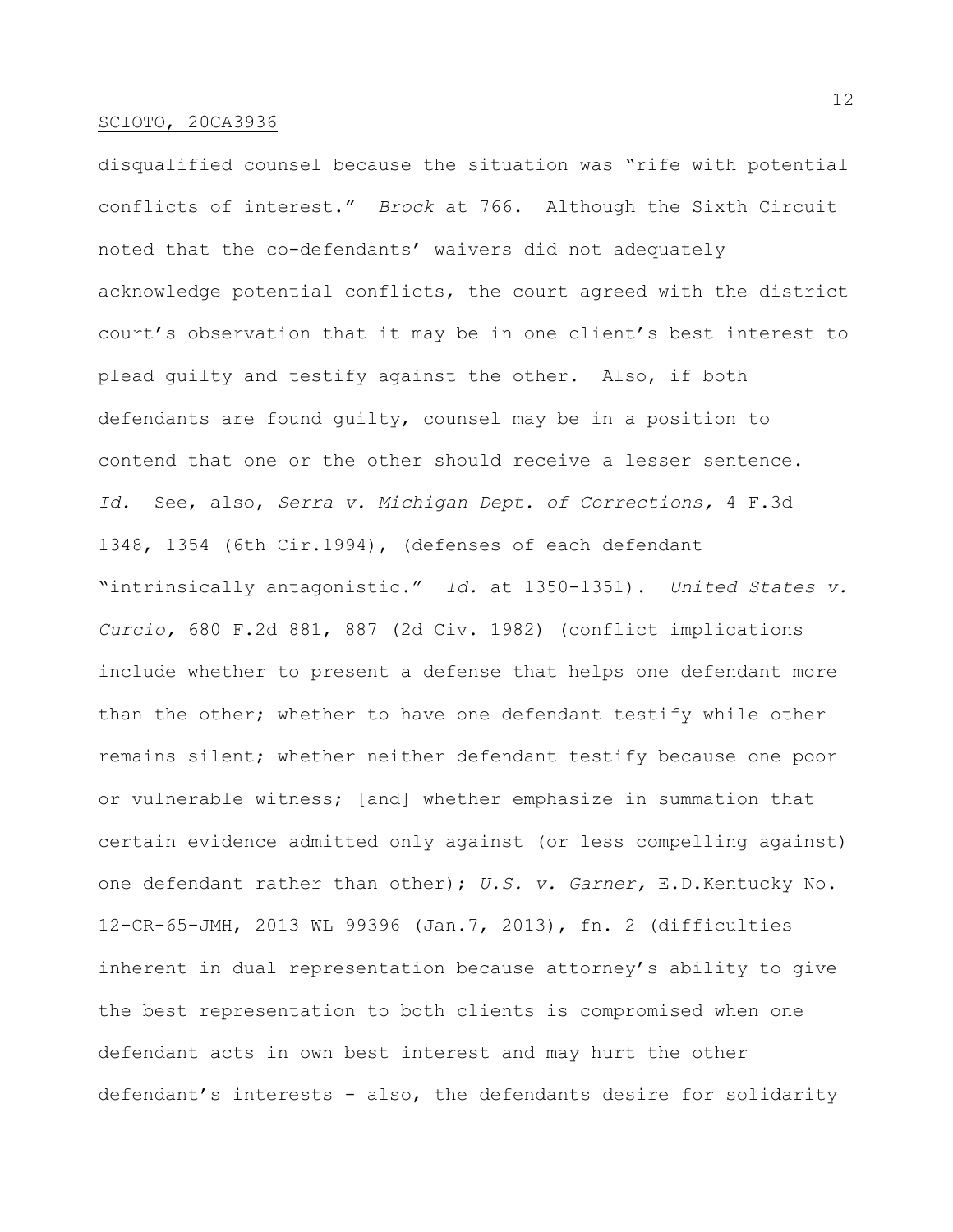can be achieved with separate counsel, and court's conclusion does not foreclose co-defendant's opportunity to present a "unified" or "united" defense).

**{¶16}** Additionally, the Fifth District in *Cook* described conflicts in this manner:

Potential conflicts that can arise where the same attorney represents codefendants can include where both of the defendants wish to testify but they have differing explanations as to how the relevant events transpired. Where one of the defendants wishes to testify while the other does not and the silence of one might suggest to the jury that he alone is guilty of the crime.

Additionally, the evidence against one of the defendants may be stronger than the evidence against the other and comparison of the respective strengths of the evidence against the two during plea bargaining or examination of witnesses or closing argument would be helpful to the defendant faced with the weaker evidence but would be harmful to the defendant faced with the stronger evidence.

*State v. Cook*, 5th Dist. Fairfield No. 17-CA-23, 2017-Ohio-7552, ¶ 24.

**{¶17}** The United States Supreme Court also spoke at length to the minefield that trial courts must navigate to predict possible

conflicts:

Unfortunately for all concerned,  $a * * *$  court must pass on the issue whether or not to allow a waiver of a conflict of interest by a criminal defendant not with the wisdom of hindsight after the trial has taken place, but in the murkier pre-trial context when relationships between parties are seen through a glass, darkly. \* \* \* It is the rare attorney who will be fortunate enough to learn the entire truth from his own client, much less be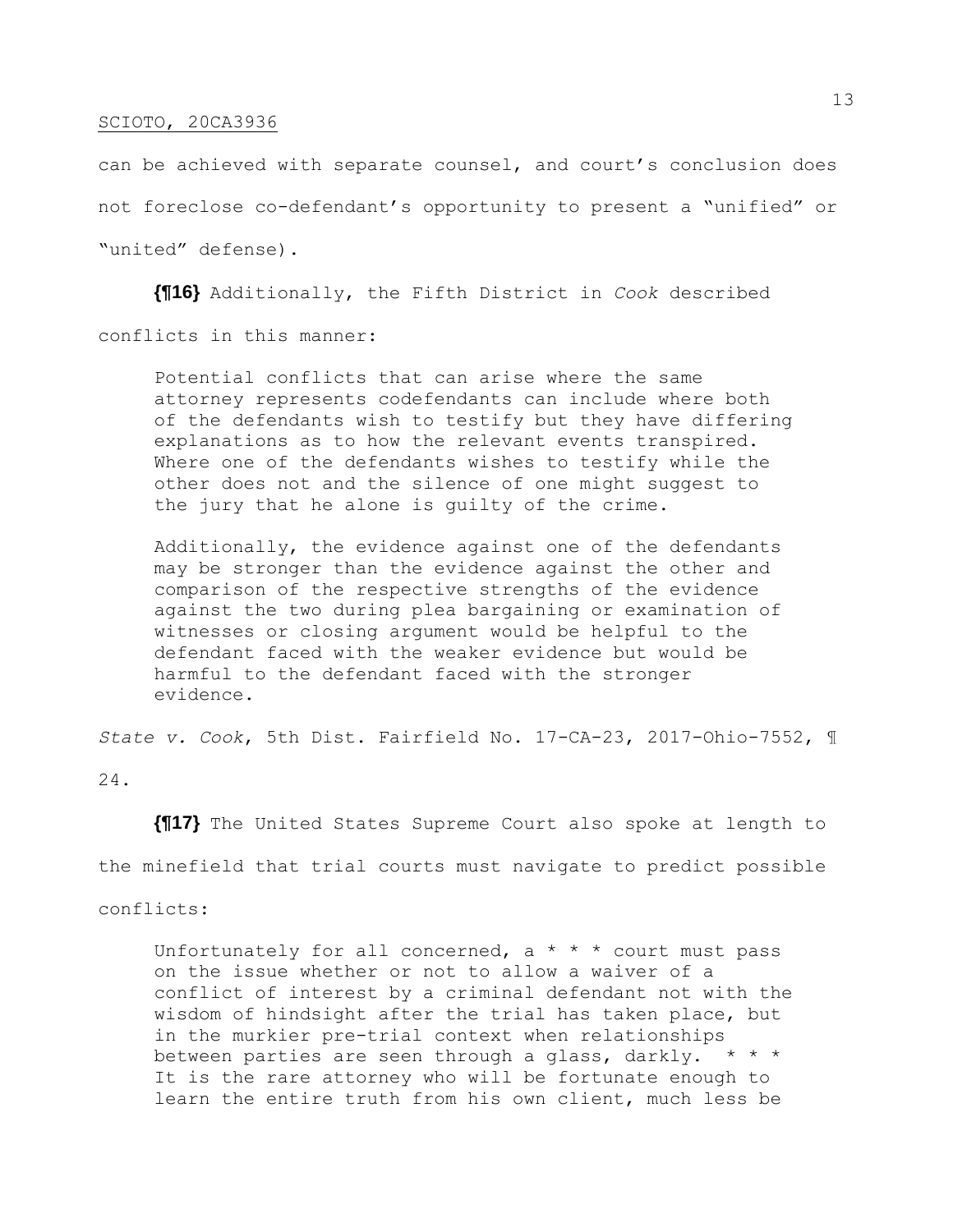fully apprised before trial of what each of the Government's witnesses will say on the stand. A few bits of unforseen testimony or a single previously unknown or unnoticed document may significantly alter the relationship between multiple defendants. These imponderables are difficult enough for a lawyer to assess, and even more difficult to convey by way of explanation to a criminal defendant untutored in the niceties of legal ethics. \* \* \*

For these reasons we think the district courts must be allowed substantial latitude in refusing waivers of conflicts of interest not only in those rare cases where an actual conflict may be demonstrated before trial, but in the more common cases where a potential for conflict exists which may or may not burgeon into an actual conflict as the trial progresses.

*Wheat*, *supra,* 486 U.S. at 162-163, 108 S.Ct. 1692, 100 L.Ed.2d 140.

**{¶18}** "The United States Supreme Court has definitely recognized the authority of a federal district court to disqualify chosen defense counsel, over objection and despite waivers of conflict of interest, because of actual conflicts of interest or serious potential conflicts of interest." *United States v. Lamar*, E.D. Kentucky No. 09-82-DLB, 2013 WL 12221618, (Sept. 20, 2013) \*10. "Such discretion is warranted, moreover, because of the 'whipsaw' nature of waiver of conflict-free representation: 'If a trial court disqualifies counsel, defendant will argue \* \* \* a violation of his Sixth Amendment right to counsel of his choice. If a trial court refuses to disqualify an attorney, a defendant may later attempt to raise an ineffective assistance of counsel claim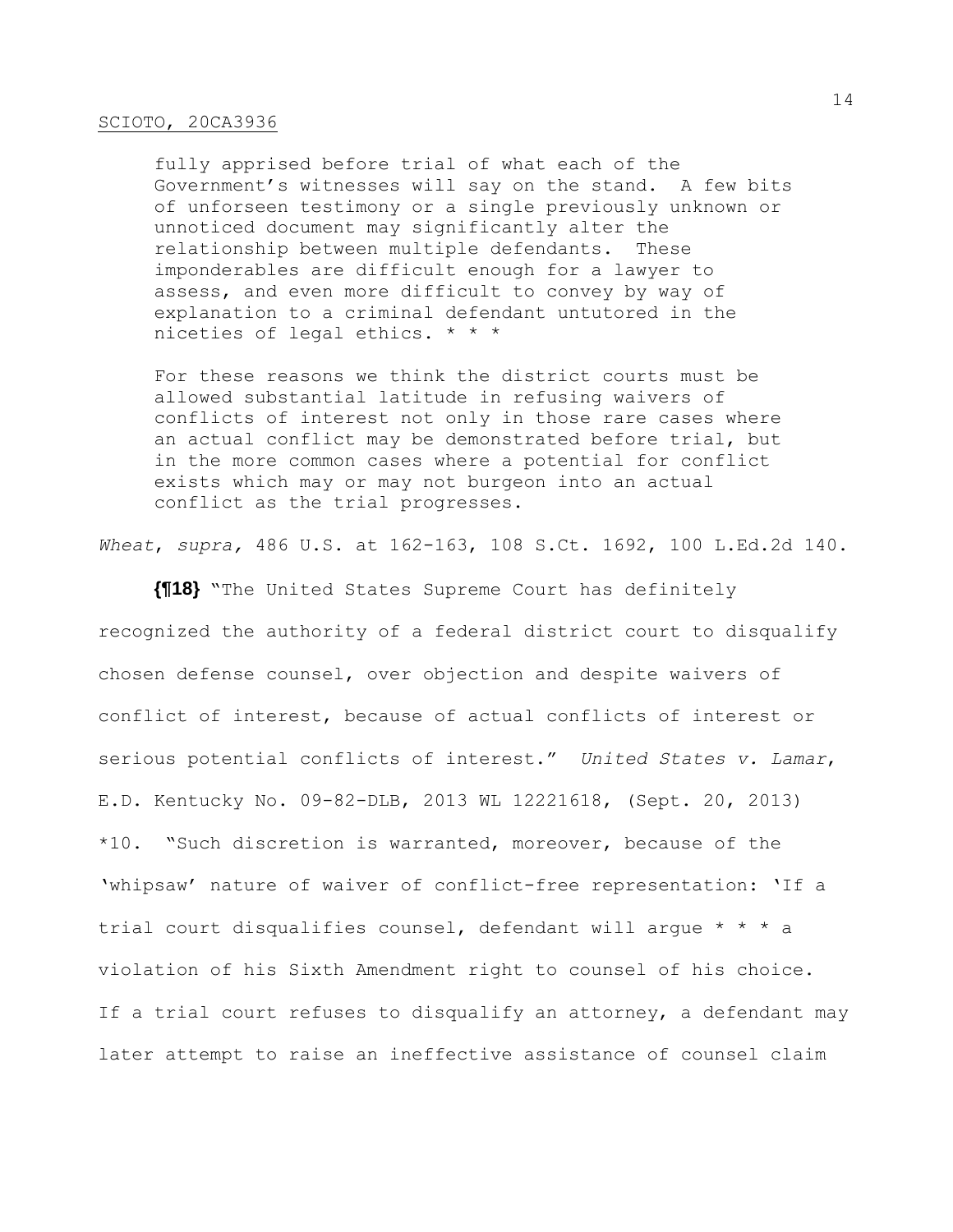based on conflict of interest, asserting that his waiver was not knowingly or voluntarily made.'" *U.S. v. Swafford*, 512 F.3d 833, 840 (2008), quoting *Serra* at 1353-1354, citing *Wheat*, 486 U.S. at 161-162, 108 S.Ct. 1692. *U.S. v. Mays*, 69 F.3d 116, 121 (6th Cir.1995)(district courts given wide latitude to make such determinations and decision upheld unless 'arbitrary' or 'without adequate reasons.'). *But see U.S. v. Gebbie*, 185 F.R.D. 516 (S.D. Ohio 1999) (disqualification not warranted because (1) codefendants voluntarily, knowingly and intelligently waived Sixth Amendment right to conflict-free representation, (2) attorney steadfastly maintained no conflict exists, (3) attorney invested significant time and effort in lengthy and complex case and has a high level of knowledge that uniquely qualifies him, and (4) united defense is best for co-conspirators.)

**{¶19}** In the case sub judice, appellant asserts that because both co-defendants have been apprised of potential conflicts and have formally waived any conflict, the trial court should have denied appellee's request for disqualification. However, as we point out above, *Wheat* "rejected the claim that waivers by all affected defendants cure any problems created by the multiple representation, noting that courts have an independent interest in ensuring that criminal trials are conducted within the ethical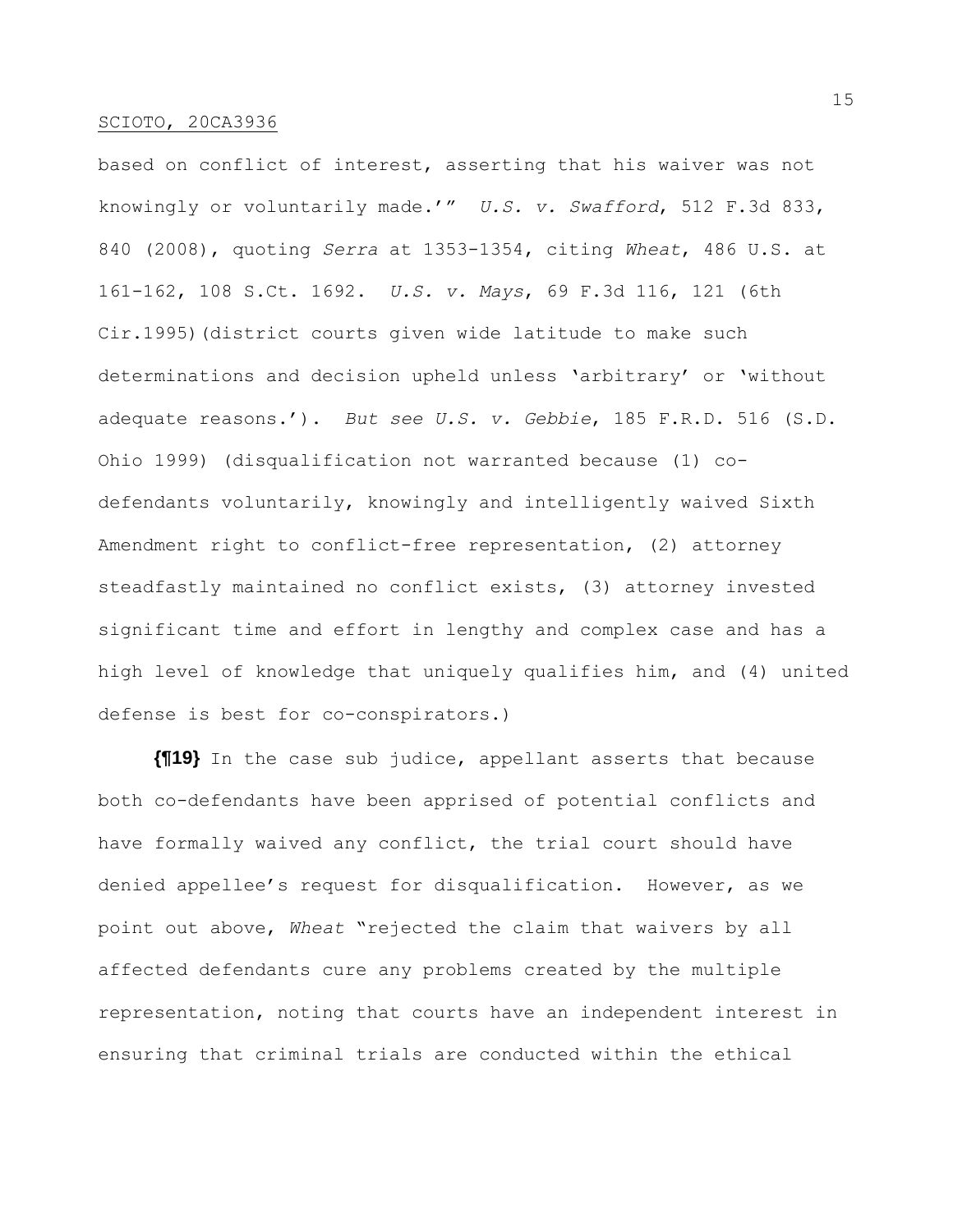standards of the profession and that legal proceedings appear fair to all who observe them and that various rules of ethics and professional conduct impose limitations on multiple representation of clients." *State v. Keenan*, 8th Dist. Cuyahoga No. 89554, 2008- Ohio-807, ¶ 27. Thus, courts must look beyond waiver to determine if dual representation is appropriate. Here, we agree with the trial court's conclusion that potential conflicts of interest exist with the dual representation of appellant and her co-defendant. A trial court must be allowed "substantial latitude in refusing waivers of conflicts of interest not only  $* * *$  where an actual conflict may be demonstrated before trial, but in the more common cases [such as the case at bar] where a potential for conflict exists which may or may not burgeon into an actual conflict \* \* \*." *Wheat,* 486 U.S. at 163, 108 S.Ct.1692, 100 L.Ed.2d 140. Here, the trial court observed that, although the co-defendants argue that the eventual suppression of evidence would result in this matter not proceeding to trial, this outcome is not a certainty. Furthermore, unforeseen events, including unanticipated testimony or other evidence, could unexpectedly and quickly shift the relationship between the co-defendants. The trial court is also properly concerned about the possibility that one defendant may contend that her co-defendant alone committed the charged offenses.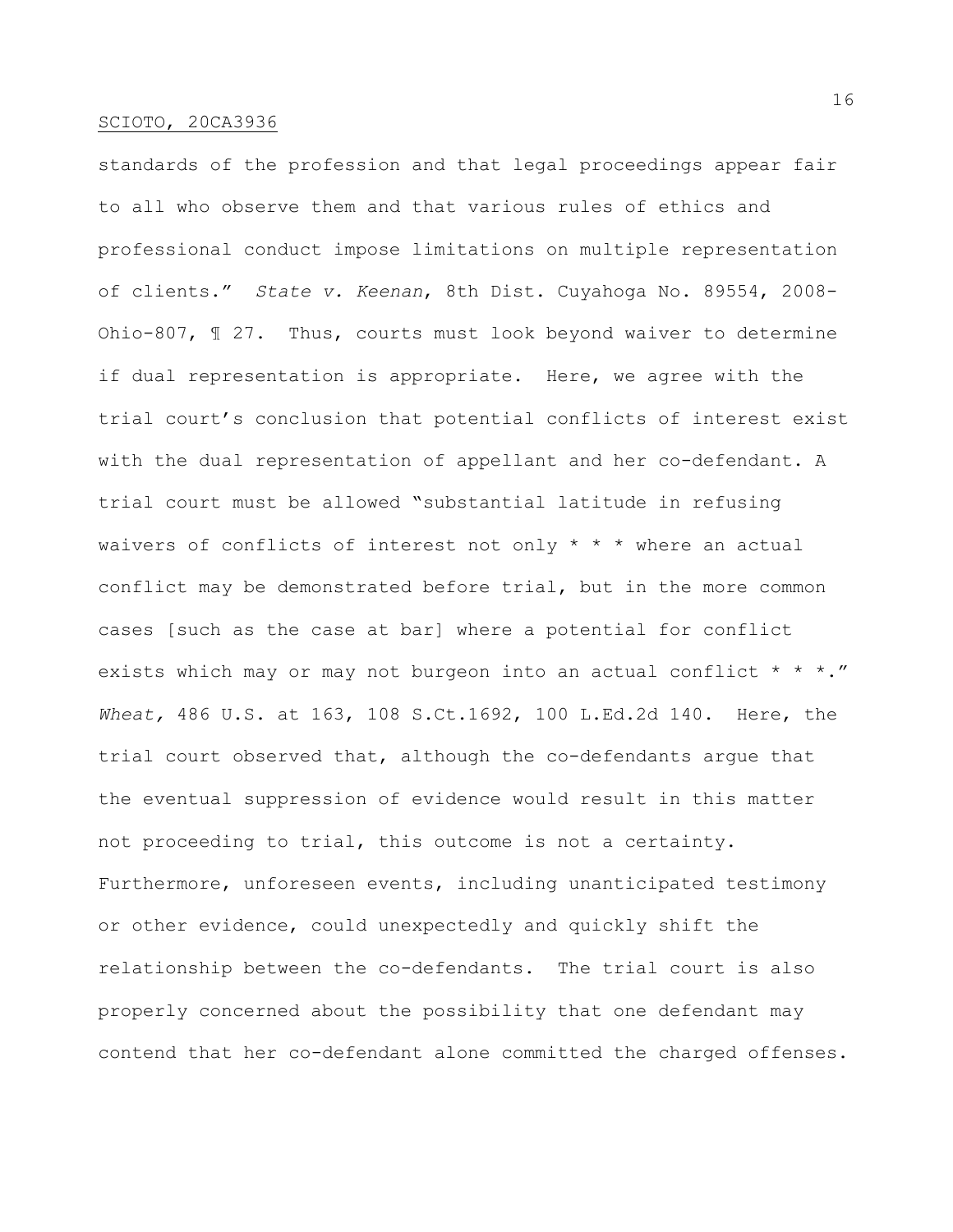As the trial court pointed out: (1) the evidence adduced at trial could more strongly exculpate or inculpate one or the other codefendant, and could place counsel in the position of arguing one client may have greater culpability than the other client, and (2) the plea agreement process including the reduction of the seriousness of an offense in exchange for testimony, could invite a potential conflict of interest in the dual representation of both defendants.4 As the *Wheat* court pointed out, trial courts should have substantial latitude to refuse waivers of conflicts of interest, not only in cases when an actual conflict can be demonstrated prior to trial, but also in situations when the potential for conflict exists that may result in an actual conflict once a trial begins. Here, in light of the nature of the traffic stop and discovery of controlled substances, we believe that it is certainly foreseeable that conflicts between the co-defendants may arise throughout this proceeding.

**{¶20}** Accordingly, in the case at bar because we do not believe that the trial court's disqualification of counsel constitutes an

<sup>&</sup>lt;sup>4</sup> Additionally, a comment to the Ohio Rules of Professional Conduct is particularly salient in the case sub judice: "The potential for conflict of interest in representing multiple defendants in a criminal matter is so grave that ordinarily a lawyer should decline to represent more than one co-defendant." Prof.Cond.R. 1.7, Comment 15.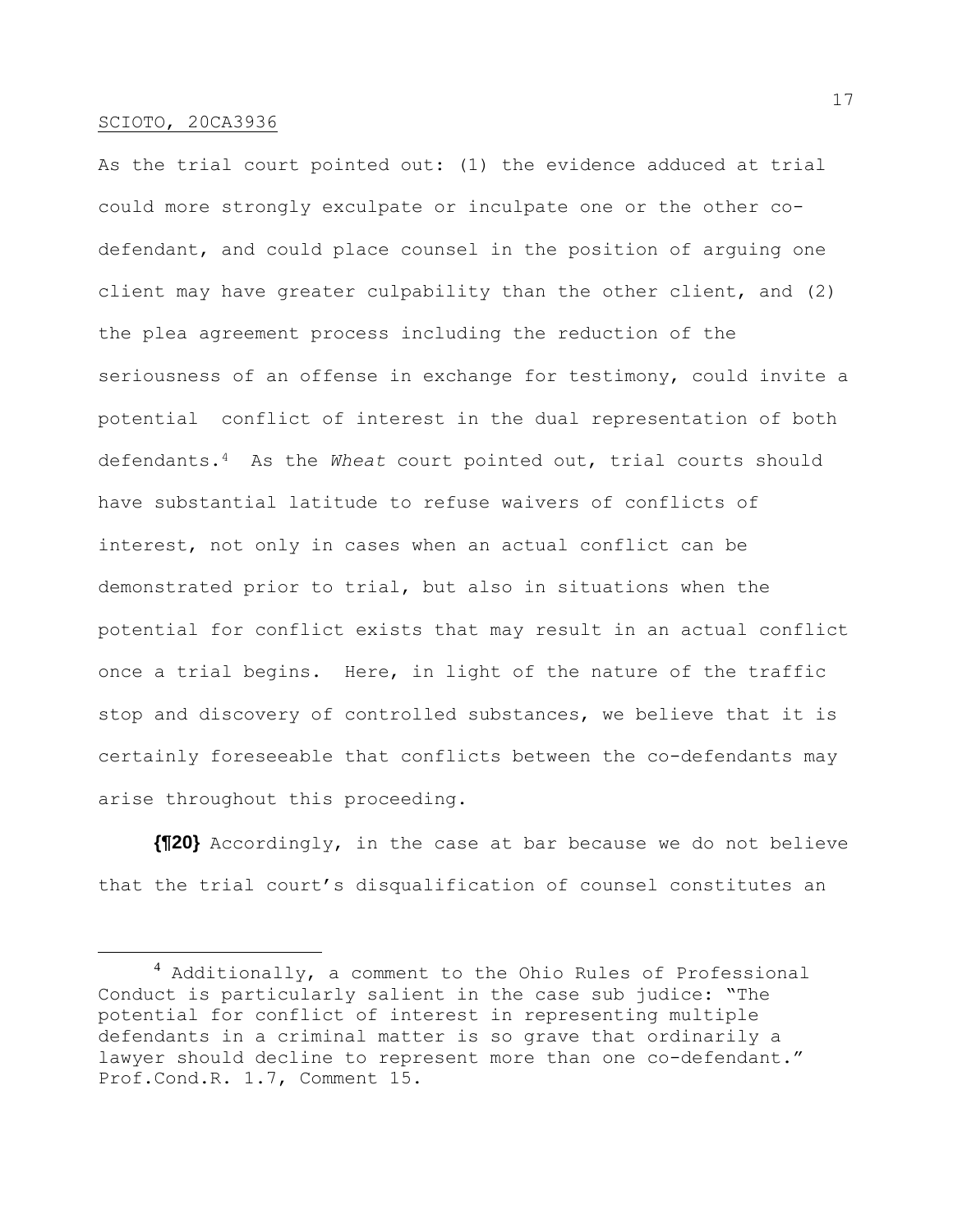abuse of discretion. Therefore, we hereby overrule appellant's assignments of error and affirm the trial court's judgment.

JUDGMENT AFFIRMED.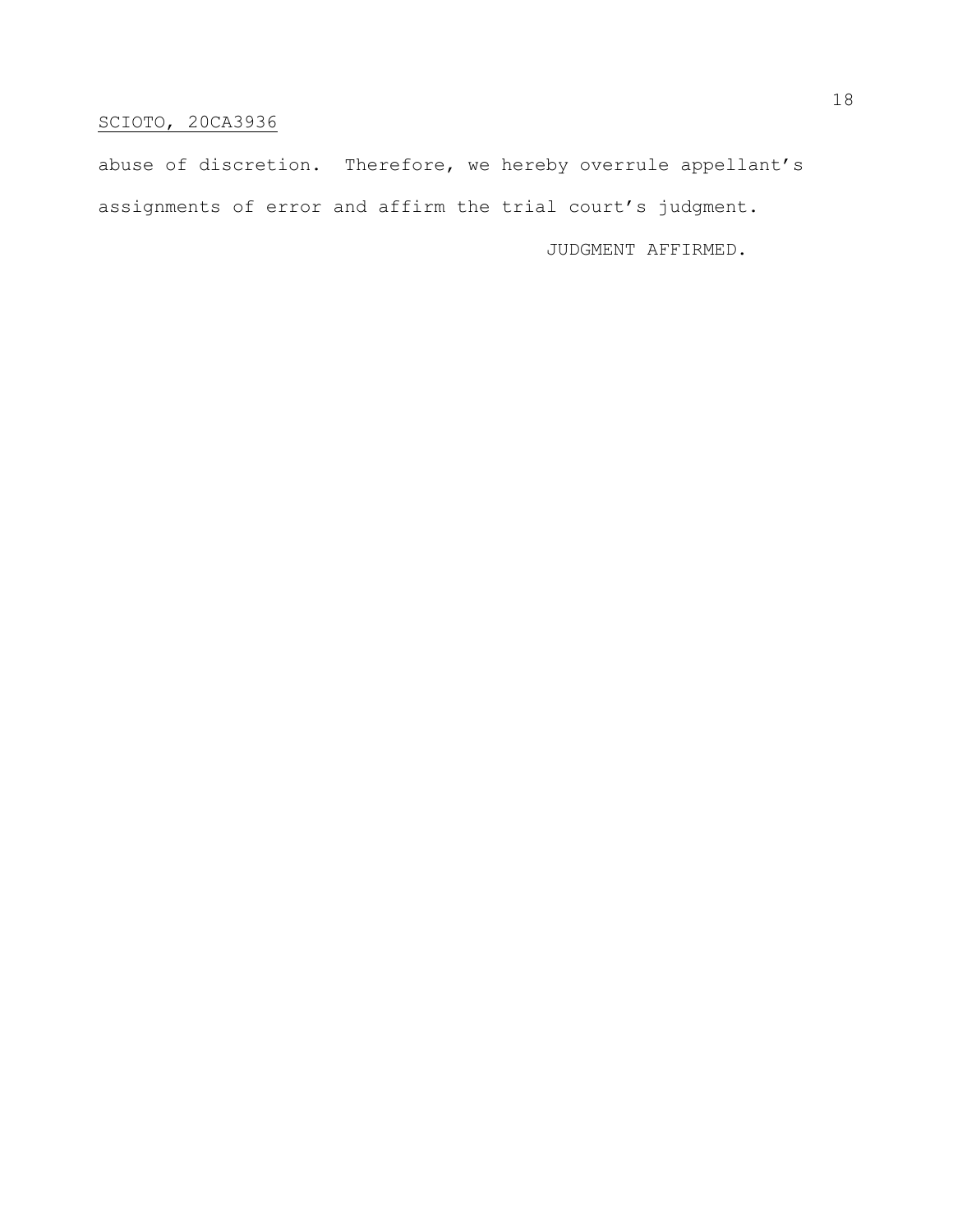# JUDGMENT ENTRY

It is ordered that the judgment be affirmed. Appellee shall recover of appellant the costs herein taxed.

The Court finds there were reasonable grounds for this appeal.

It is ordered that a special mandate issue out of this Court directing the Scioto County Common Pleas Court to carry this judgment into execution.

A certified copy of this entry shall constitute that mandate pursuant to Rule 27 of the Rules of Appellate Procedure.

Smith, P.J. & Wilkin, J.: Concur in Judgment & Opinion

For the Court

BY:\_\_\_\_\_\_\_\_\_\_\_\_\_\_\_\_\_\_\_\_\_\_\_\_\_\_\_\_ Peter B. Abele, Judge

# NOTICE TO COUNSEL

Pursuant to Local Rule No. 14, this document constitutes a final judgment entry and the time period for further appeal